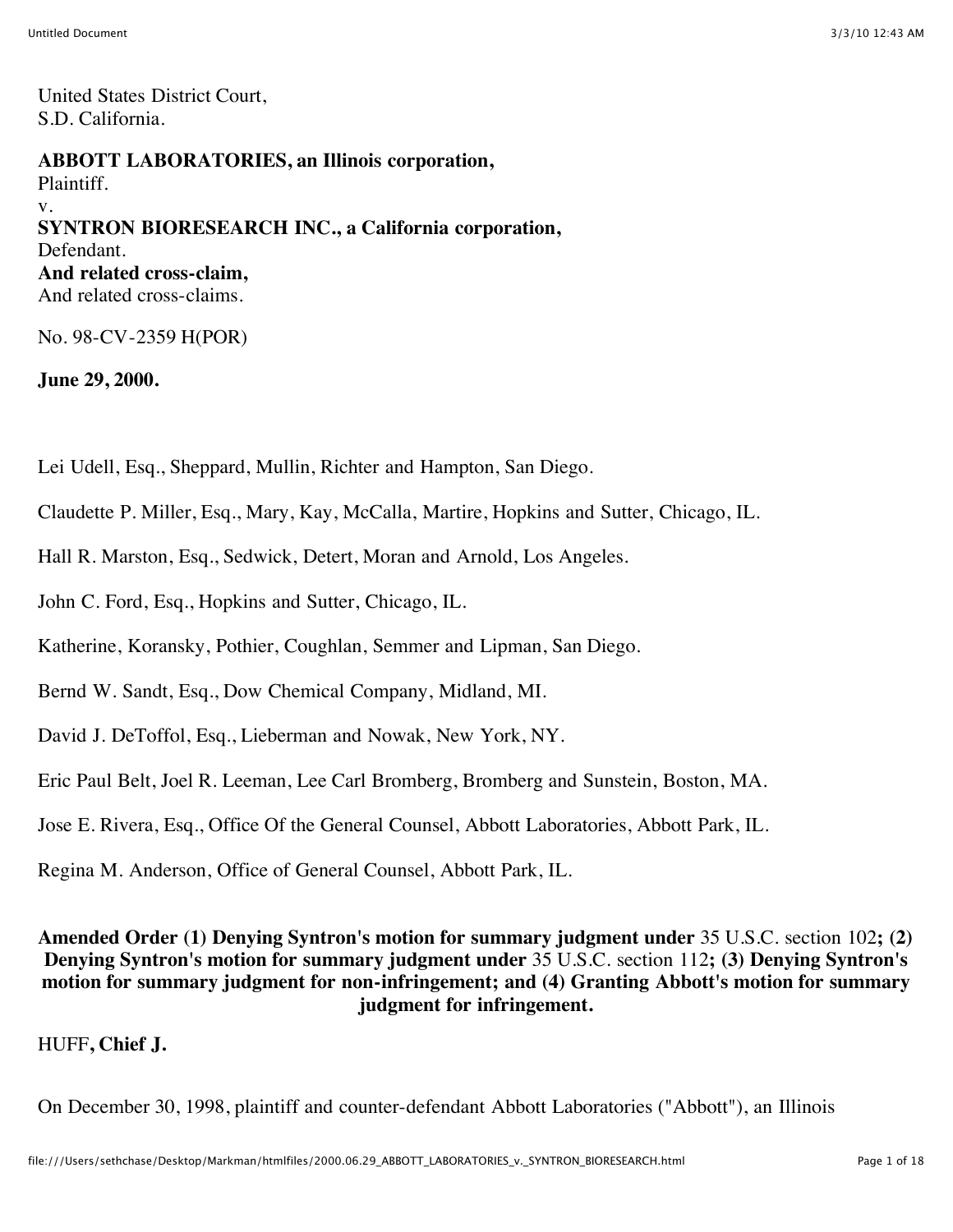Corporation, filed a complaint for patent infringement against defendant and counter-claimant Syntron Bioresearch, Inc. ("Syntron"), a California corporation. On February 22, 1999, Syntron filed their answer and counterclaims against Abbott for declaratory relief that Syntron did not infringe Abbott's patents, that Abbott's patents are invalid and that Abbott's patents are unenforceable.

On March 22, 2000, Abbott filed a motion for summary judgement against Syntron. Syntron, in turn, filed three separate summary judgment motions for non-infringement, for the invalidity of Abbott's patents pursuant to 35 U.S.C. section 102, and for the invalidity of Abbott's patents pursuant to 35 U.S.C. section 112. The Court held oral argument for all four of the motions on May 9, 2000. On May 23, 2000, the parties each submitted a summary of their oral arguments pursuant to the Court's request.

### **BACKGROUND**

## **I.** *The Parties*

Abbott manufactures, researches, markets and sells healthcare products including diagnostic instruments, tests and reagents. Abbott's products also include rapid, self-performing immunoassays which are used for determining the presence of chemical substances in human body fluids. Syntron is a California corporation with its principal place of business in Carlsbad, California. Syntron also produces and sells rapid self-test diagnostic products.

## **II.** *Inventions At Issue*

## **A.** *'162 and* '484 Patents

On August 5, 1997, the United States Patent and Trademark Office ("PTO") issued Patent number 5,654,162 (" '162 patent") entitled "Chemical Analysis Apparatus and Method." (Compl.Ex. A). On December 17, 1991, the PTO issued Patent number 5,073,484 (" '484 patent") entitled "Qualitative Analysis Apparatus and Method." (Compl.Ex. B). Patrick Guire and Melvin Swanson invented both patents and both assigned their patent rights to Bio-Metric Systems, now known as SunModics, Inc. Pursuant to an agreement, Abbott is now the worldwide exclusive licensee of the two mentioned patents. FN1

FN1. For the sake of clarity and convenience, the Court in this order will sometimes refer to the '162 and '484 patents collectively as "the Abbott patents" or "Abbott's patents."

Abbott contends that Syntron is violating the patents with various pregnancy and ovulation test products which they manufacture, market and sell. They specifically identify the following products:

(1) Quick Pac II One Step Pregnancy Test (used for early detection of pregnancy)

(2) OvuPac One Step LH Ovulation Test (used to predict ovulation time)

(3) Quick Pac II One Step hCG Test (used for early detection and diagnosis of pregnancy)

(4) One Step Be Sure Pregnancy Test (used for detection of pregnancy)

Abbott also alleges that other unnamed products infringe their patents.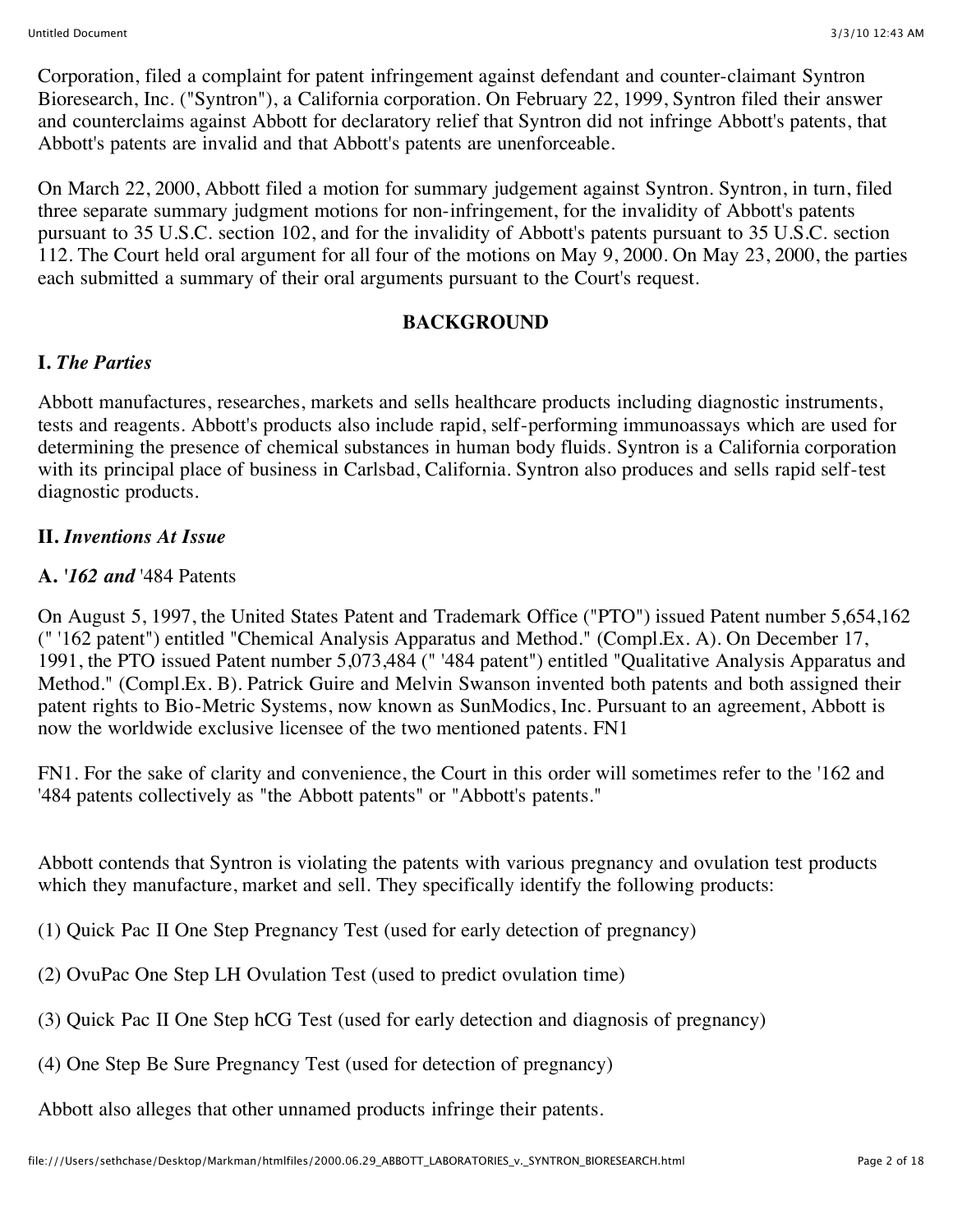### **B.** *Technology Involved* FN2

FN2. The description of the technology involved is taken mostly from the declaration of Edward Everett Harlow, Jr. ("Dr.Harlow") (Plaintiff's Lodgment Ex. H). Dr. Harlow is a Professor and Chair at the Department of Biological Chemistry and Molecular Pharmacology at Harvard Medical School. ( Id. at 1). He is also the Scientific Director at the Massachusetts General Hospital Cancer Center where he conducts cancer research. ( Id.). Dr. Harlow has conducted many lectures and numerous articles concerning his field of expertise.

The plaintiff's two patents relate to technology known as "Immunochemistry" or "Immunoassay" technology. (Plaintiff's Lodgment Ex. H at 3). The patents disclose "assay" methods and devices which allow detection or measurement of small amounts of chemical substances (known as analytes) in fluids such as blood or urine. ( Id.). A test which determines the presence of a particular analyte can be helpful in diagnosing a particular condition. For example, the presence of the pregnancy hormone known as "hCG" in a woman's urine can indicate that she is pregnant.

Immunochemistry works by utilizing the characteristics of the immune response system which protects the body from infectious organisms and other toxic substances. ( Id.). Specifically, immunochemistry involves the use of antibodies and antigens which are vital to the functioning of the immune response system.

When a body is invaded by infectious organisms, the immune response system manufactures antibodies to attack the invading molecules. When the infection occurs, white blood cells, or lymphocytes, secrete proteins, known as antibodies. An antibody is merely a protein which is adapted to specifically bind to a particular molecule on a particular site of the molecule know as an epitope. ( Id. at 4). The foreign molecule to which the antibody attaches is known as an antigen. ( Id.). The antibody attaches to the foreign molecule in order to facilitate the body's healing process.

Immunoassays utilize the binding properties of these antibodies in order to detect or measure an analyte. ( Id.). Over the years, scientists developed techniques to manufacture antibodies that bind to specific molecules. ( Id.). Because specific antibodies bind to some molecules and not to others, the binding process allows the scientist to detect whether a particular molecule or analyte is present in a particular fluid being tested. ( Id.).

There are three main types of immunoassay methods. The antibody capture assay, antigen capture assay and a two-antibody sandwich assay. In the antibody capture assay, the antigen is attached to a solid support and antibody is allowed to bind to it. The bound antibody can then be measured after washing eliminates the unbound antibody. The antigen capture assay works in the same manner with the exception that the antibody is attached to a solid support and the antigen is measured after washing.

A common variation of the capture assay, known as a competition assay, can be performed in an antibody or antigen format. In the antigen capture format, a test sample with unknown sample of antigen is placed in a vessel with a known sample of "labeled" antigen. The process of labeling occurs by adding a detectable feature to an antigen or antibody in order to allow it to be detected after it has attached to the analyte. The vessel contains bound antibodies. The two antigens then compete to attach to the antibody and the test antigen prevents the labeled antigen from binding. As a result, if more test antigen remains in the vessel,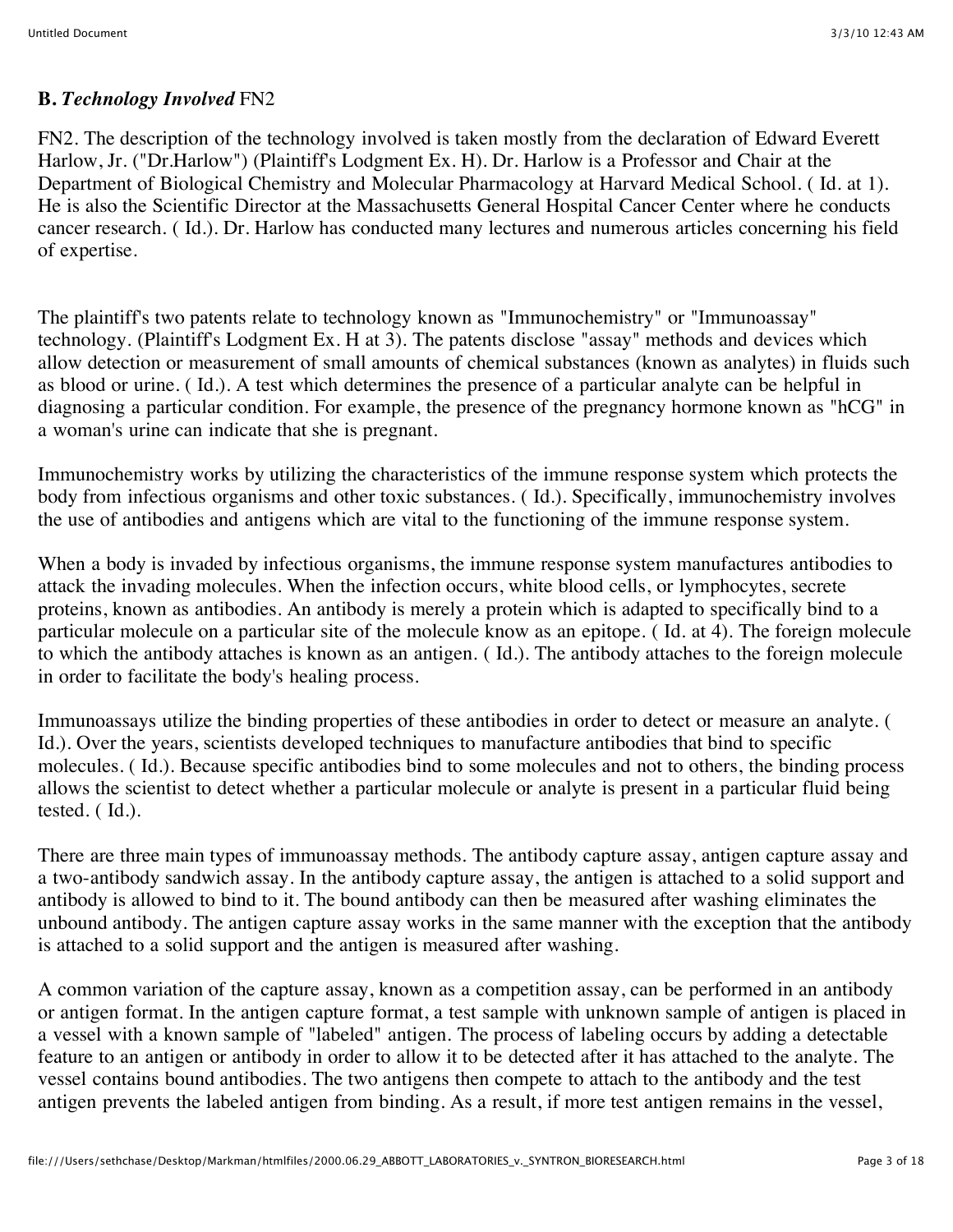less labeled antigen will remain in the vessel. ( Id. at 5). The labeled antigen can then be measured to determine how much remained in the vessel and this indicates how much antigen is present in the solution. An antibody competition assay format functions in the same manner except that an unknown amount of antibody in a test sample competes with a known amount of labeled antibody. ( Id.).

In the two-antibody sandwich assay, one antibody is bound to a solid medium. ( Id.). The antigen in the test liquid is then allowed to bind to the first antibody on one epitope. ( Id.). Then a labeled antibody specific to the antigen is allowed to bind to the antigen on another epitope. ( Id.). The antigen is then analogous to a slice of meat in between two slices of bread (the two antibodies). ( Id.). After washing, only the labeled antibody attached to the antigen remains on the solid medium. ( Id.). The labeled antibody is then detected and because it is attached to the antigen, the presence and concentration of the antigen can be determined. ( Id. at 5-6). According to Dr. Harlow, prior to the early 1980's, these immunoassay tests could not be conducted in doctor's offices or in homes because they required laboratory equipment. (Lodgment Ex. H at 7).

## **C.** *Purported Advances Created by the '162 and* '484 Patents

The inventors of the Abbott patents purportedly created a new advance in immunoassay technology by developing assays which can be conducted in a one-step process with an initially dry self-contained kit where the only ingredient needed to be added is the liquid to be analyzed. ( Id. at 8). According to Dr. Harlow, prior art devices required laboratory equipment, additional steps, the addition of chemicals, mixing of chemicals and washing. ( Id.).

Abbott contends that their patents are able to work in a one-step fashion due to the technique of allowing the test solution suspected of containing the analyte (for example, urine) to migrate along a liquid permeable "solid medium" (such as a test strip) into distinct reaction zones. ( Id. at 7). This flow of the liquid along the test strip into the different zones allegedly eliminates the need for washing, filtering and other steps required in the prior art immunoassay methods. ( Id.). Abbott further asserts that placing all of the reagents necessary for conducting the assay along one solid medium so that the tester only needs to apply the test liquid has not been used in prior art. ( Id.).

### **DISCUSSION**

The parties filed a total of four summary judgment motions, one by Abbott and three by Syntron. This order will first address Syntron's motion for summary judgment on the basis of invalidity of the patents under 35 U.S.C. section 102. The Court will then address Syntron's motion for summary judgment based on invalidity of the patents under 35 U.S.C. section 112. Finally, the Court will address Abbott's motion for summary judgment for infringement and Syntron's motion for summary judgment for non-infringement in the same section because both motions address almost identical issues and each party's opposition arguments are almost identical to the arguments which they offer in their respective motions for summary judgment.

### **I.** *Markman Standard*

In a summary judgment motion in which construction of the patent is necessary before the motion can be decided, the Court must construe or interpret the patent, which is a question of law. *See Markman v. Westview Instruments, Inc.,* 52 F.3d ed 967, 976 (Fed.Cir.1995) (en banc). In ascertaining the meaning of the patent claims, the Court must consider the claims, the specification, and the prosecution history. *See* Eastman Kodak Company v. Goodyear Tire & Rubber Company, 114 F.3d 1547, 1552 (Fed.Cir.1997). A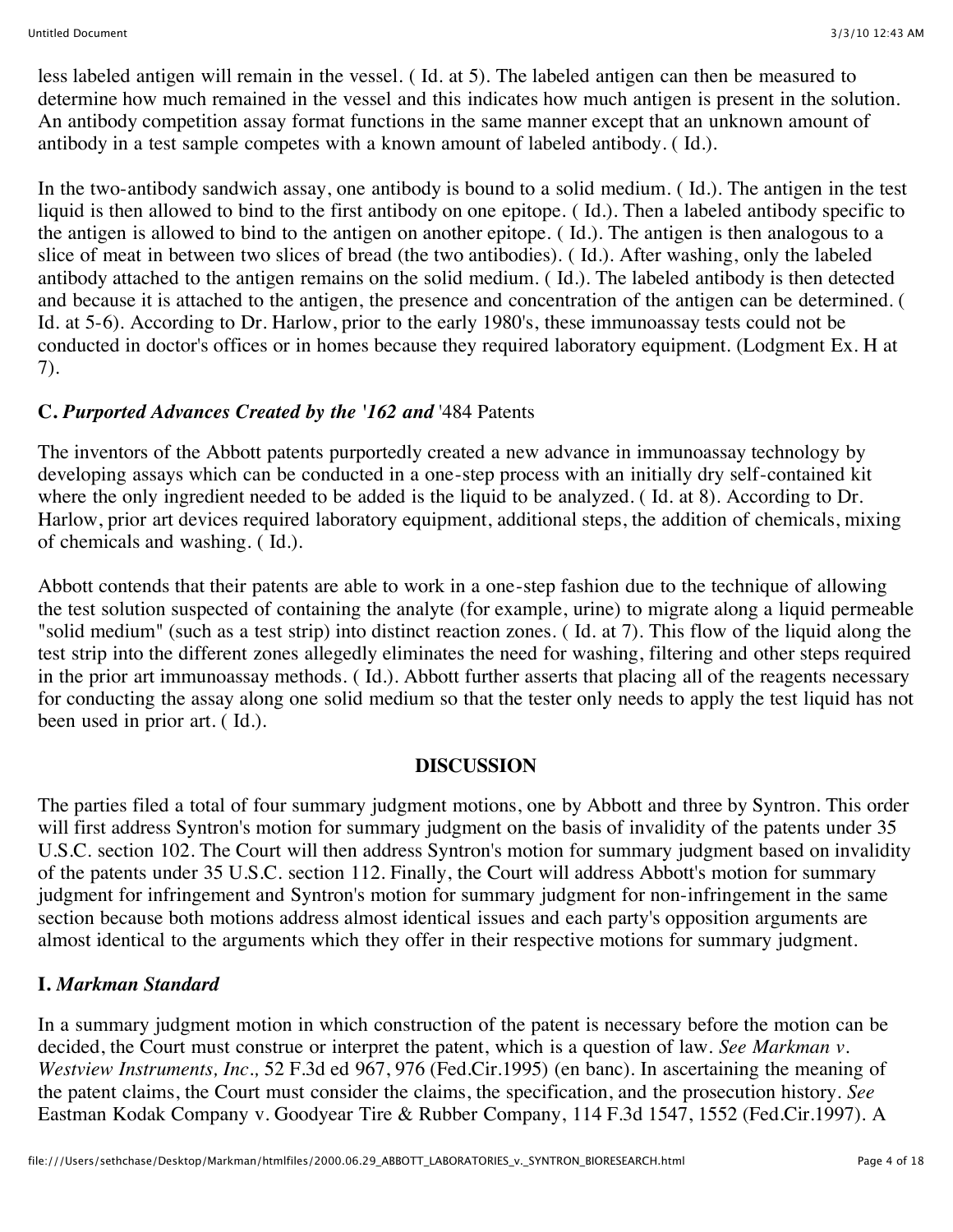Court may also look to expert testimony for such evidence as determining "how those skilled in the art would interpret the claims." *Id.* (quoting Markman v. Westview Instruments, Inc., 52 F.3d 967, 979 (Fed.Cir.1995) (enbanc)); Aqua-Aerobic System, Inc. v. Aerators, Inc., 211 F.3d 1241, 1244 (Fed.Cir.2000).

## **II.** *Syntron's Motion for Summary Judgment Under* 35 U.S.C. section 102

A motion for summary judgment shall be granted where "there is no genuine issue as to any material fact and ... the moving party is entitled to judgment as a matter of law." Fed.R.Civ.P 56(c); British Airways Bd. v. Boeing Co., 585 F.2d 946, 951 (9th Cir.1978), *cert. denied,* 440 U.S. 981 (1979). The moving party bears the initial burden of showing no genuine issue of material fact. *See* British Airways, 585 F.2d at 951.

For a patent to be valid, it must be novel under 35 U.S.C. section 102. *See* Sears, Roebuck & Co. v. Stiffel Co., 376 U.S. 225, 230 (1964). Under section 102, a patent cannot issue "if the invention was patented or described in a printed publication in this or a foreign country ... more than one year prior to the date of the application for patent." *See* Lemelson v. Synergistics Research Corp., 669 F.Supp. 642, 649 (S.D.N.Y.1987). A patented invention is anticipated if it discloses "each and every element" of past patent claims. *See* RCA Corp. v. Applied Digital Data Systems, Inc., 730 F.2d 1440, 1444 (Fed.Cir.1984), *cert. denied,* 468 U.S. 1228, 105 S.Ct 32, 82 L.Ed.2d 923 (1984). Because an issued patent is presumed to be valid, the burden of proving that a patent is anticipated falls on the party challenging the patent. *See id.* "Further, the facts establishing anticipation ... must be proven by clear and convincing evidence." *Id.* (citing Railroad Dynamics, Inc. v. A. Stucki Co., 727 F.2d 1506, slip op. at 23-24 (Fed.Cir.1984)).

## **A.** *Validity of* the '484 Patent *Under* section 102

Syntron argues that Claims 22, 23 and 26 of Abbott's '484 patent are anticipated by Claim 1 of United States Patent number 4,168,146 (hereinafter "Grubb patent"). The text of Claim 1 of the Grubb patent is as follows:

In a method of immunochemical quantification, the improvement which comprises wetting a diagnostic test strip consisting essentially of a porous, capillarity-possessing carrier material having antibodies covalently bound to it, which an aqueous sample containing the antigen to be quantified, allowing the capillary migration to take place, and then assaying the antigen-containing area of said diagnostic test strip by wetting it with antibodies in an aqueous vehicle, said antibodies being bound to a water-soluble fluorescent color indicating compound or to an enzyme that catalyzes a color-developing reaction.

The text of Claim 22 of the '484 patent is as follows:

(a) providing a non-diffusively immobilized reactant in each of one or more reaction zones spaced successively along a flow path defined by a liquid permeable medium, wherein said reactant is the other member of said binding pair and is capable of binding with the analyte to form a predetermined product;

(b) flowing said solution along the medium and sequentially through the reaction zone(s);

(c) detecting the presence of analyte, said reactant or said predetermined product in the reaction zone(s), wherein the number of zones in which detection occurs is related to the p[re]sence of analyte in the solution.

An evaluation of the two claims reveals that not all elements of Claim 22 of the '484 Patent are anticipated by the Grubb patent. Although both Claims discuss the flow of the analyte along the medium or test strip, the method of reacting the analyte in order to detect it is different. Claim 1 specifies a detection method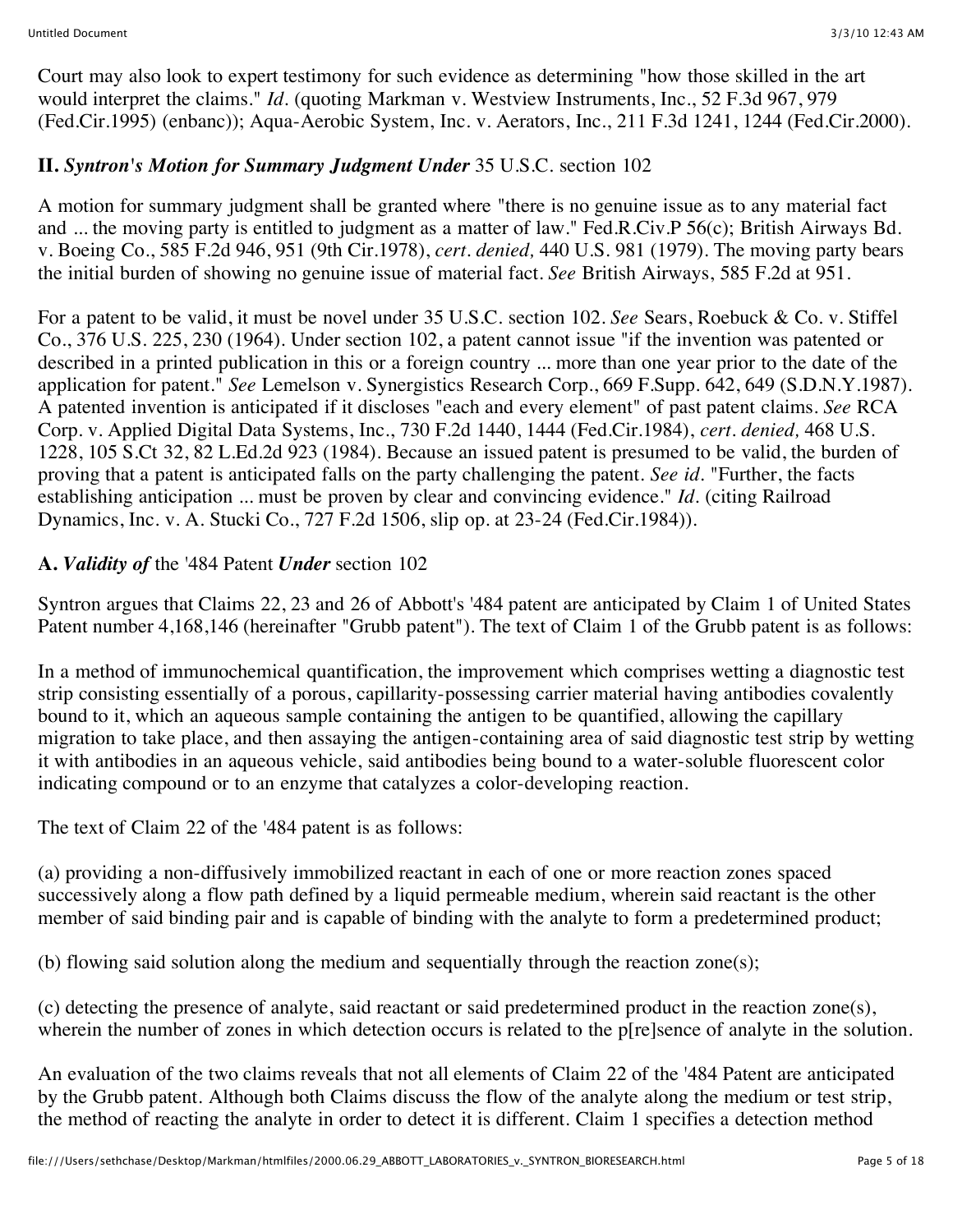wherein the "diagnostic strip" is placed in a sample with the analyte and the analyte, if present, migrates along the strip. However, Claim 1 involves a separate detection step in which the strip is then placed in "an aqueous vehicle" with labeled antibodies. While in this vehicle, a reaction occurs in which the labeled antibodies attach to any analyte present on the strip.

In Claim 22, the detection method is open-ended and can occur without the separate labeling step required in Claim 1. In Claim 22, the analyte flows along the solid medium and then passes through one or more reaction zones. These reaction zones contain "immobilized reactant" to which the analyte binds as the urine passes. Once bound, the analyte can then be detected. If the labeled antibodies are placed on the medium so that the analyte solution contacts with the labeled antibodies prior to contact with the reaction zones, all of the reactions necessary to conduct the assay occur on the medium. The assay would not require the removal of the strip from the analyte solution and the subsequent placement of the strip into the labeled antibody solution. Moreover, the possibility of multiple reaction zones in Claim 22 allows for more precise quantification of the analyte on the test strip without added equipment.

Contrary to Syntron's contentions, at least one element present in Claim 22 of the '484 patent is not present in the prior art of Claim 1 in the Grubb patent. The features which distinguish Claim 22 of the '484 patent from Claim 1 are also the features which distinguish Claims 23 and 26 of the '484 patent from Claim 1.

## **B.** *Validity of* the '162 Patent *Under* section 102

Syntron argues that the '162 patent is anticipated by an article written by Cristina Glad and Anders O. Grubb and United States patent number 4,517,288 (hereinafter "Geigel patent").

### **1.** *Glad Article As Prior Art*

Syntron argues that an article written by Glad and Grubb anticipates Claims 1, and 5 to 8 of the '162 patent. *See* Cristina Glad and Anders O. Grubb, *Immunocapillarymigration-A New Method for Immunochemical Quantitation,* Analytical Biochemistry 85, 180-87 (1978) (hereinafter "Glad article"). Claim 1 of the '162 patent states the following:

A device generating a signal indicative of the presence of an analyte in a liquid solution suspected of containing said analyte, said device comprising:

(a) a liquid permeable solid medium comprising a solution contact portion and one or more spaced reactive zones separated from said contact portion;

(b) a solution suspected of containing said analyte and having traversed said medium, including said reactive zone(s);

(c) a reactant non-diffusively bound to said medium only at said reactive zone(s), said reactant being specific for and bound to said analyte or a reaction product comprising said analyte and a chemical moiety; and

(d) a labeled antibody specific for and bound to said analyte or said reaction product in said reactive zone(s); wherein said device provides a detectable signal in said reactive zone(s) as an indication of the presence or absence of said analyte in said solution.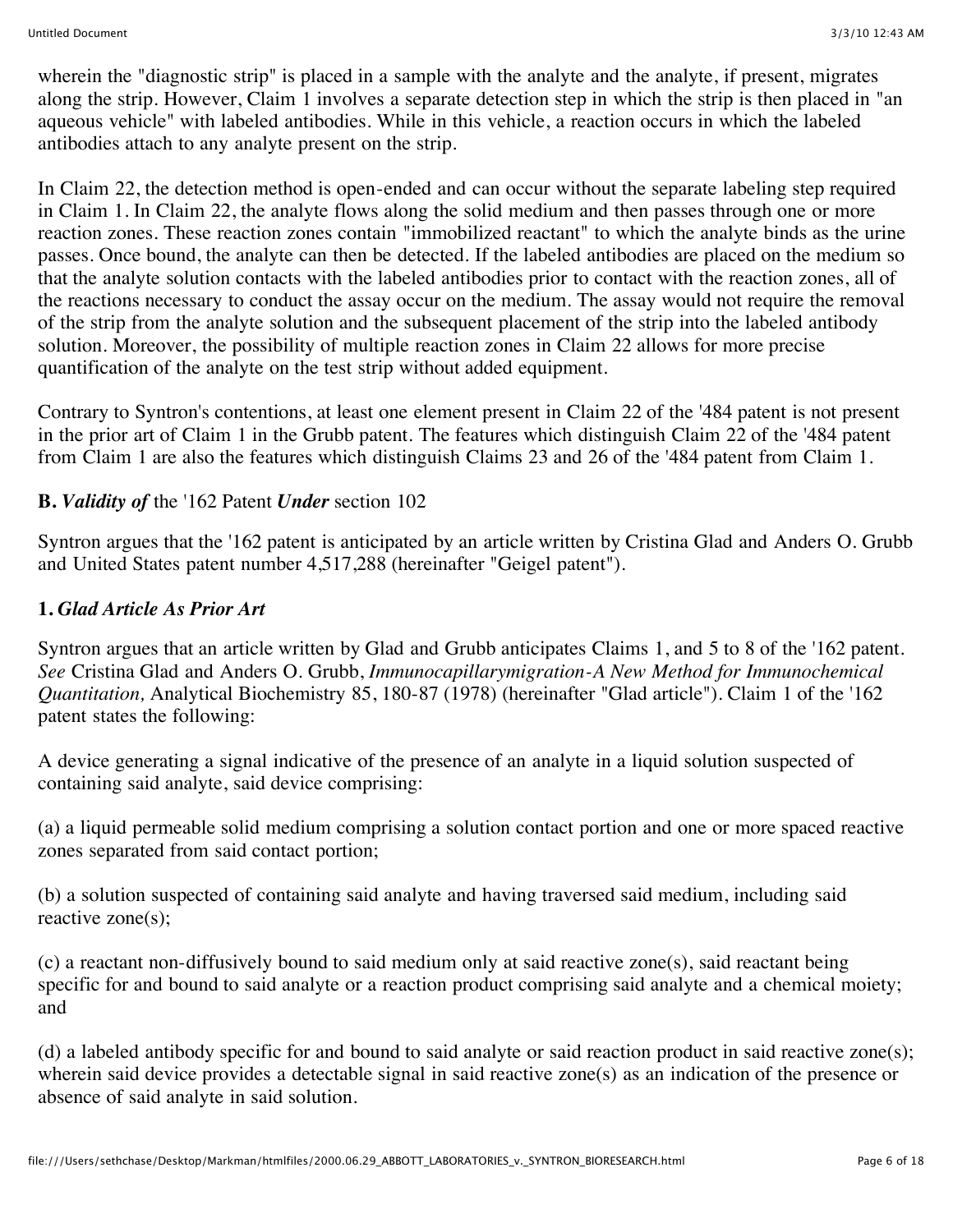(Abbott's Lodgments, Ex. BB, at 25). Claims 5 to 8 are dependent on Claim 1.

The method discussed in the Glad article does not anticipate each and every element present in Claim 1. In the methods discussed in the Glad article, the medium or test strip containing an antibody is placed in a solution containing the analyte. The analyte then migrates up the strip through capillary action. (Syntron's Lodgments, Ex. 15, Glad article, at 181-82). Until this point, the procedure is identical to Claim 1 of the '162 patent. The next step, however, varies from Claim 1. The test strip, which now contains analyte attached to the antibody already on the test strip, is then "incubat[ed]" in a solution containing labeled antibodies. ( Id. at 182). The excess antibodies are then "washed off the strip under running tap water." ( Id.). Consequently, the reaction allowing for the detection of the analyte occurs only after the test strip is placed in a solution containing the labeled antibody.

Unlike the Glad device, Claim 1 discloses a device in which the reaction occurs on the test strip because the reactants necessary to signal the presence of the analyte are present on the test strip. The test strip contains a labeled antibody which attaches to the analyte and another antibody immobilized in the reaction zone. (Abbott's Lodgments, BB, at 25) ("a labeled antibody specific for and bound to the analyte ... in said reactive zone(s)"). The immobilized antibody in turn, binds the analyte to the reaction zone and causes the labeled antibody-analyte compound to concentrate in the reaction zone in order to facilitate detection. ( Id.) ("a reactant non-diffusively bound to said medium only at said reactive zone(s), said reactant being specific to the analyte"). This is done without the required additional step of incubating the test strip in a labeled antibody solution as discussed in the Glad article. Consequently, not every element present in Claim 1 is anticipated by the Glad article.

Furthermore, in the checklist of prior art considered by Patent Examiner which appears in the prosecution history of the '162 patent, the Examiner noted that he considered the Glad article. (Abbott's Lodgments, Ex. FF at 504). This tends to indicate that the Examiner considered the Glad article and found that it did not preclude the issuance of the '162 patent. *See* American Hoist & Derrick Co. v. Sowa & Sons, 725 F.2d 1350, 1359 (Fed.Cir.1985) (the person challenging the patent has the "added burden of overcoming the deference that is due to a qualified government agency presumed to have done its job"). Consequently, Syntron has failed to satisfy its burden of establishing the invalidity of the '162 patent.

## **2.** *Geigel Patent as Prior Art*

Syntron argues that Claims 1, 7 and 8 are anticipated by the Geigel patent. However, the elements present in the Geigel patent differ from those present in the Claims of the '162 patent. As discussed *supra,* the reactants and reactions necessary to produce a detectable signal indicating the presence of an analyte are placed on the test strip in Claim 1. The Geigel patent, like the Glad article, does not disclose an all-inclusive approach.

Rather, the Geigel patent requires added steps. The Geigel procedure is similar to Claim 1 insofar as antibody is bound to the medium which is capable of attaching to the analyte and the analyte solution is later applied to the medium. (Syntron's Lodgments, Ex. 16, col. 2, lns. 43-48). Unlike Claim 1, however, the labeled antibody is later applied to the strip instead of being already attached to the medium in the reaction zones. ( Id. at lns. 51-54) ("applying to said zone a labeled indicator"). Furthermore, Geigel requires the application of a solution to wash away excess labeled antibody from the medium prior to detection. ( Id. at lns. 55-59) ("applying to ... said zone a stream of solvent in quantity sufficient to ... separat[e] unbound labeled indicated from said zone"). These steps are not required by Claim 1.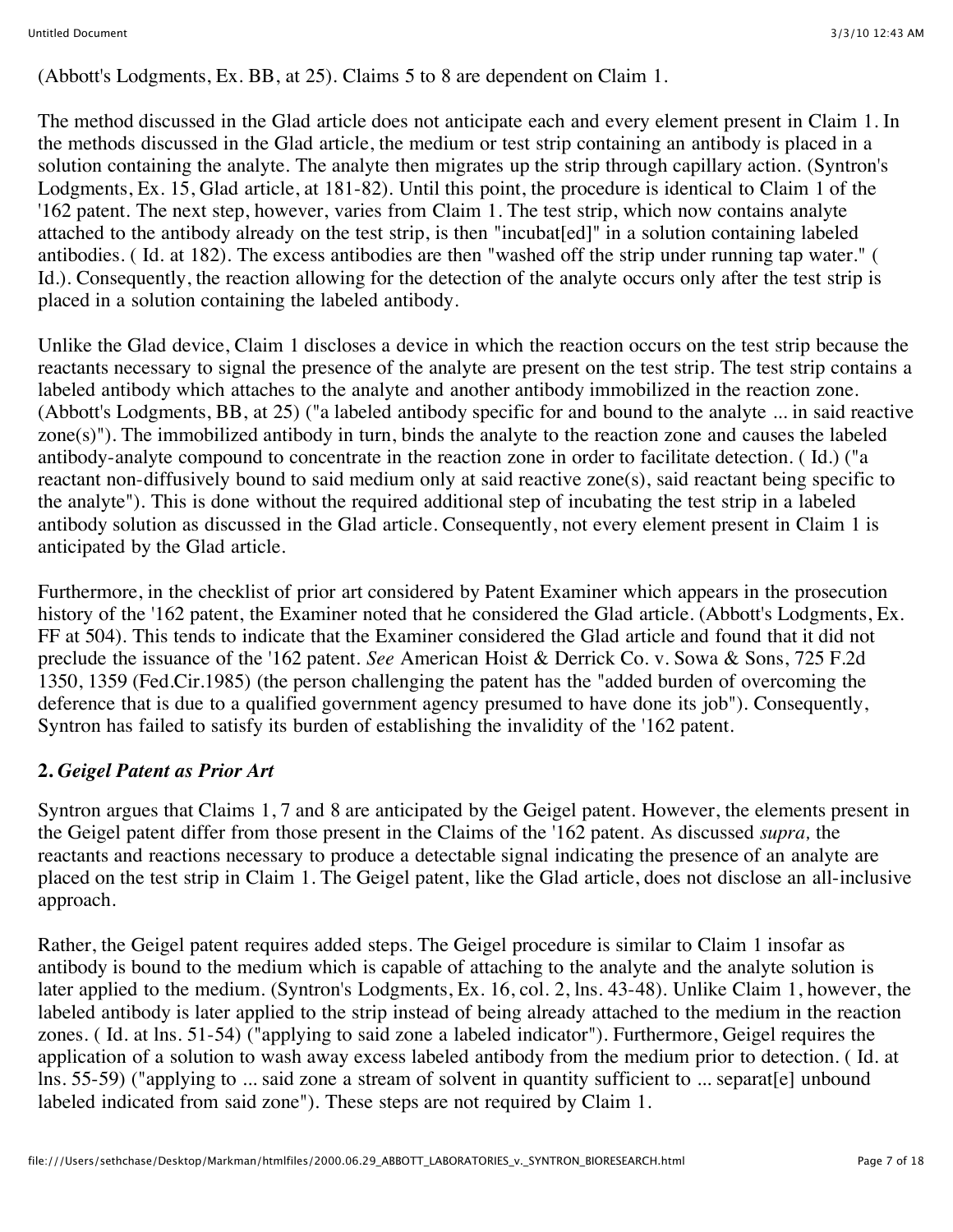As with the Glad article, the Patent Examiner's checklist of prior art indicates that the Examiner considered the Geigel patent. (Abbott's Lodgments, Ex. FF at 504). This tends to indicate that the Examiner considered the Geigel patent and found that it did not preclude the issuance of the '162 patent. *See* American Hoist & Derrick Co. v. Sowa & Sons, 725 F.2d 1350, 1359 (Fed.Cir.1985). Consequently, Syntron has failed to satisfy its burden of establishing the invalidity of the '162 patent.

# **C.** *Conclusion*

Abbott has presented evidence refuting Syntron's allegations that Claims 22, 23 and 26 of the '484 patent and Claims 1 and 5 through 8 of the '162 patent are invalid because they are anticipated by prior art. Syntron has failed to satisfy its burden of showing the invalidity of Abbott's patents with clear and convincing evidence. Consequently, Syntron's motion for summary judgment under 35 U.S.C. section 102 is DENIED.

## **III.** *Syntron's Motion for Summary Judgment Under* 35 U.S.C. section 112

Syntron also submitted a summary judgment motion for failure to satisfy the "written description" and "enablement" requirements of 35 U.S.C. section 112. Section 112 reads as follows:

The specification shall contain a written description of the invention, and of the manner and process of making and using it, in such full, clear, concise and exact terms as to enable any person skilled in the art to which it pertains, or with which it is most nearly connected, to make and use the same, and shall set forth the best mode contemplated by the inventor of carrying out his invention.

These requirements are separate and distinct and both must be satisfied for a patent to be valid. *See* California v. Lilly, 119 F.3d 1559, 1567-69 (Fed.Cir.1997).

Because a patent is presumed to be valid, the burden of establishing the invalidity of a patent falls on the party challenging the patent. *See* Ralston Purina Co. v. Far-Mar-Co., Inc ., 772 F.2d 1570, 1573 (Fed.Cir.1985). Furthermore, the party asserting an invalidity defense must show invalidity under a clear and convincing evidence standard. *See id.* (applying clear and convincing evidence standard to claim that patent failed under written description requirement).

# **A.** *"Written Description" Requirement*

To satisfy the "written description" requirement of section 112, the specification must "convey with reasonable clarity to those skilled in the art, that as of the filing date sought, he or she was in possession of the invention." Vas-Cath Inc. v. Makurkar, 935 F.2d 1555, 1560 (Fed.Cir.1991). The written description requirement does not require that the applicant " 'describe exactly the subject matter claimed, [instead] the description must clearly allow persons of ordinary skill in the art to recognize that [he or she] invented what is claimed." ' Union Oil Co. of California v. Atlantic Richfield Co., 208 F.3d 989, 997 (Fed.Cir.2000) (alterations in the original).

Syntron alleges that Claims 9 through 30 of the '162 patent fail to satisfy the written description requirement of section 112 because of the use of the term "diffusively bound." Syntron argues that this term is ambiguous or otherwise incomprehensible to "persons of ordinary skill in the art." Abbott argues that the term is best understood when examined in conjunction with the word which it modifies, the word "labeled antibody," in Claim 22 of the '162 patent. Abbott contends that the term "diffusively bound" indicates that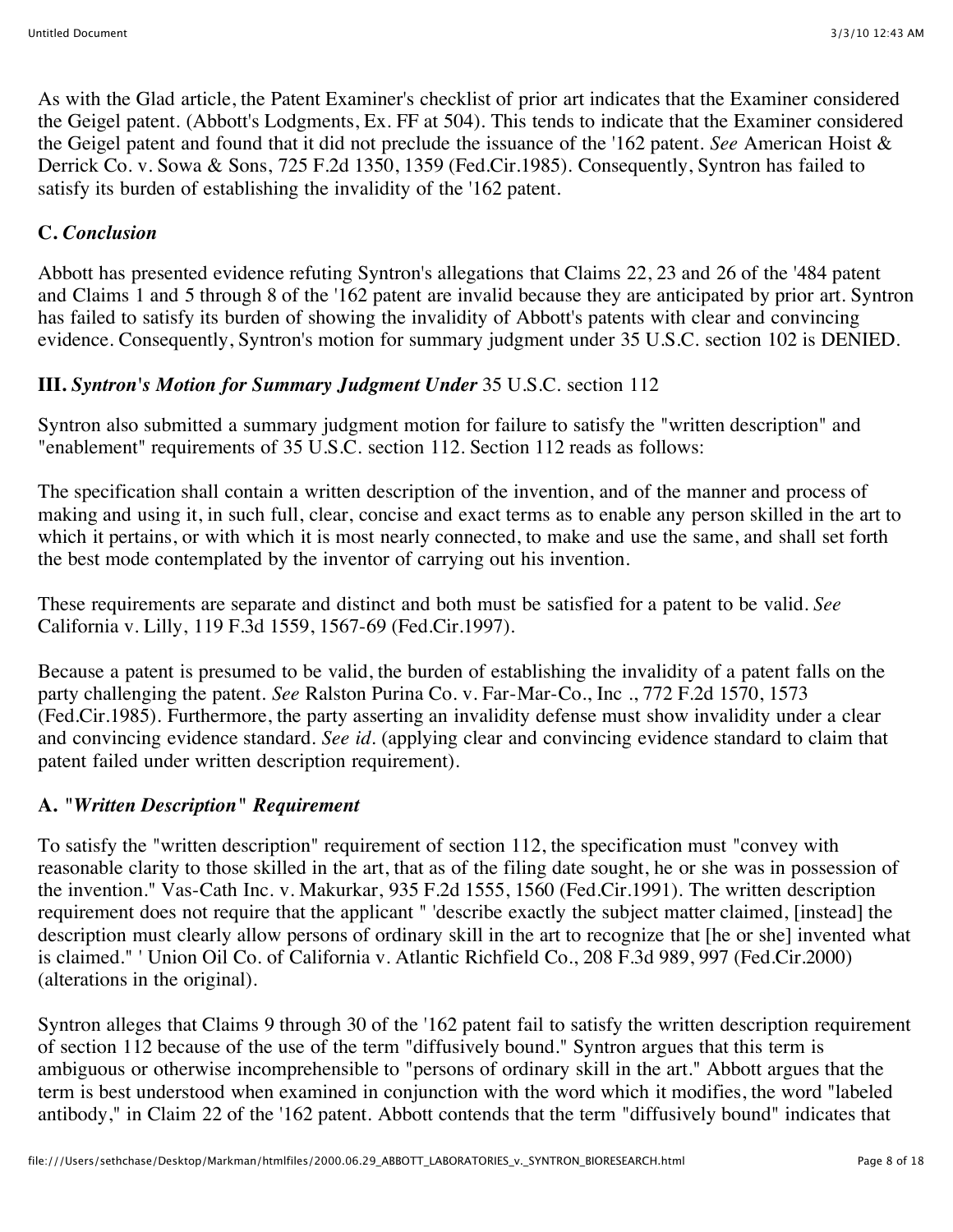the labeled antibody is both placed upstream from the application zone for the analyte and that the antibody is bound to the test strip or other solid medium in a manner by which it is capable of separating from the medium when the liquid analyte sample passes over it.

Syntron offers a strong argument to refute Abbott's claims that "diffusively bound" means "capable of flow along the flow path" by comparing the language of the claims prior to the suggested addition of the terms "diffusively bound" by the Patent Examiner. Syntron notes that Claim 22 in Abbott's original patent application contained the language "a labeled antibody specific for the analyte ... said antibody being capable of flow along the flow path." The language was amended upon suggestion of the Patent Examiner to read "a *diffusively bound* labeled antibody specific for the analyte ... said antibody being capable of flow along the flow path." Syntron persuasively asserts that if the term "diffusively bound" means "being capable of flow along the flow path," its introduction into the amended language would be superfluous because the original language, as well as the amended language, already included the words "capable of flow along the flow path."

However, evidence concerning the patent history of the '162 patent indicates that "diffusively bound" does not only mean "capable of flow along the flow path." To understand the full meaning of the language, one must consider the Patent Examiner's reasons for suggesting the addition of the terms "diffusively bound ." The Patent Examiner suggested the terms in order to distinguish Abbott's patent from the prior art.

The instant device claims do not clearly state where if at all, there is a labelled [sic] antibody on the device which would provide for a material distinction of the claimed devices over the [sic] used for competitive assays. If the claims are clarified so that it is clear that there is a zone with a non-diffusively FN3 [sic] bound labelled [sic] antibody provided on the device the claims would be allowable over the art.

FN3. The Examiner's notes use the term "non-diffusively," but the Examiner explains that he meant diffusively (Abbott's Lodgments, Ex. FF at 617) ("It was agreed in the course of the recent interview that reference in the pending Action to a labeled antibody being 'non-diffusively bound' was intended to use the term 'diffusively-bound" ').

(Abbott's Lodgments, Ex. FF at 605). The Examiner's request for clarification to distinguish the '162 patent from the prior art was satisfied with the use of the terms "diffusively bound." This is apparent from the notes taken by the Examiner concerning an agreement to change the language of the '162 patent. The Examiner's notes indicate the following: "Applicant to amend all methods and device claims to embodiment with diffusively bound labelled [sic] antibody. This would overcome prior art of record." (Id. at 608).

The Examiner then noted that the introduction of the term "diffusively bound" was sufficient to defeat his prior contention that the patent language failed under section 112. In approving the amended language, the Examiner noted,

The diffusively bound antibody of the present claims is already positioned *along the flow path* at the time of use. The "order" in which analyte and diffusively bound antibody are provided is therefore clear. Applicants have provided a confirmatory amendment that should put his concern to rest.

Finally, as suggested by the Examiner, claim 56 has been amended to make clear that it relates to a device (as opposed to a kit), in which sample has already been applied and has traversed the device, e.g., at the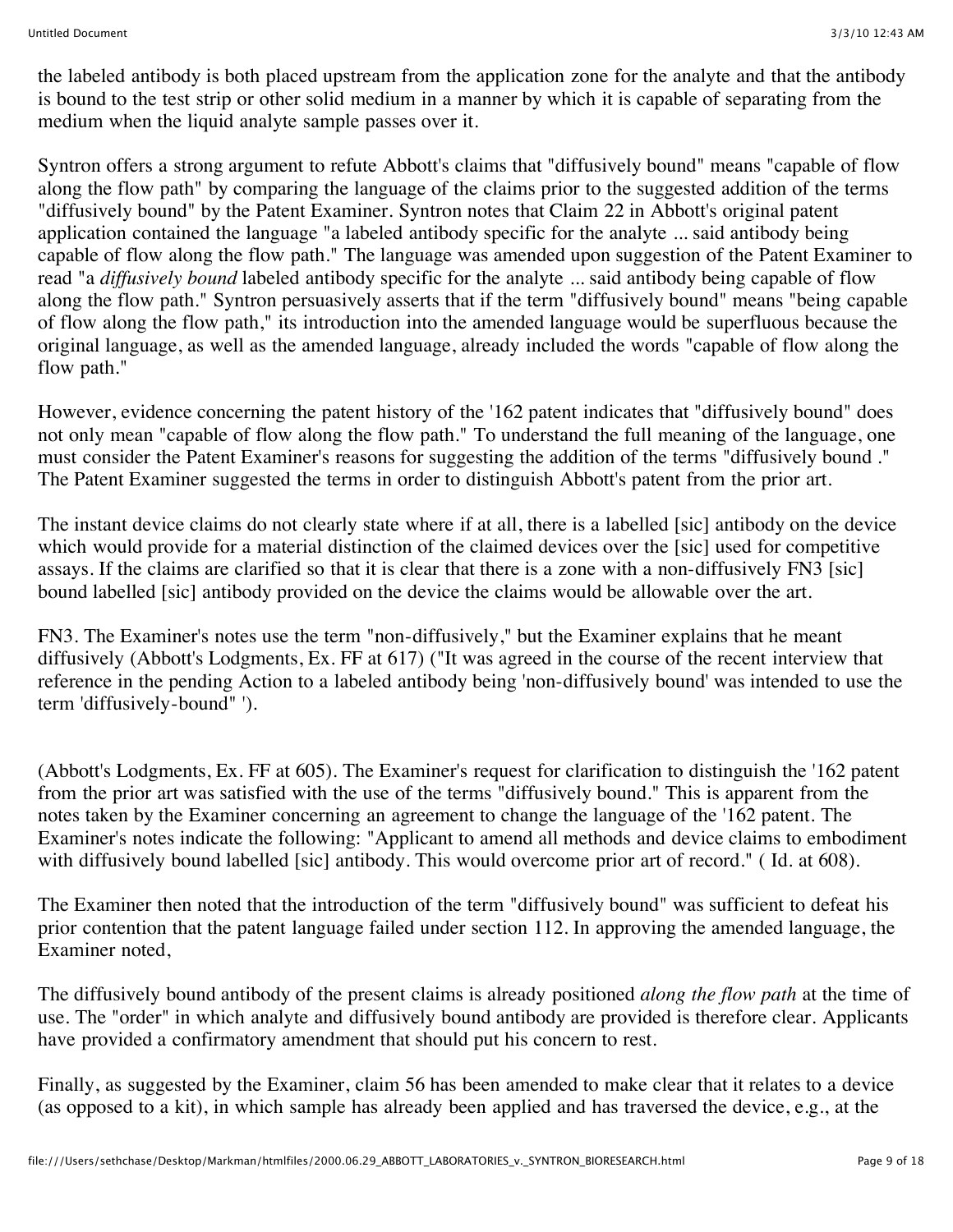moment of being read or as saved for record purposes.

( Id. at 616) (emphasis in the original).

These notes indicate that one of the Examiner's primary concerns for these changes was to determine whether the device described in the '162 patent intended that the labeled antibody be separately added to the test strip or solid medium in addition to adding the analyte to the test strip or if the labeled antibody was to be already placed on the test strip by some binding process so that the addition of the analyte was the only liquid to be applied to the test strip. This concern is also apparent in the Examiner's notes concerning the rejection of some of the Claims in the original '162 patent which indicate,

[T]here is no clear recitation as to when the labelled [sic] antibody is applied to the medium.... It is not clear if the labelled [sic] antibody is on the medium (non diffusively bound?) or [if] it is applied to the medium.

( Id. at 603).

The distinction of whether the analyte was to be already attached or added to the test strip was an important feature in distinguishing the '162 patent from prior art because the main improvement offered by the '162 patent was the fact that it is a one-step device in which the user's only burden is to add the analyte sample to the device. (Abbott's Lodgments, Harlow Decl., Ex. H at 106) ("a further advance is the concept of having all of the reagents necessary for performing the assay already placed along the solid medium such that a user has only to apply the test sample at one end of the medium and have the device do the rest .... Nothing in the prior art taught such a one-step assay that can be performed outside of the laboratory with an initially dry [test strip].").

The addition of the language "diffusively bound" was one term supplied to alleviate the Examiner's concern that the '162 Patent, in order to overcome prior art, needed to clearly indicate that the labeled antibody was: (1) bound to the test strip; (2) placed upstream from the application zone; and (3) capable of removing from the test strip and flowing with the analyte along the tests strip in order to complete all reactions necessary to complete the assay. The fact that this language was inserted in response to the Examiner's concerns about distinguishing this device from prior art tends to show that Abbott's contentions concerning the terms "diffusively bound" prevail over Syntron's contentions. The fact that the Examiner suggested the use of these terms, without requiring further explanation of the terms, tends to indicate that they would be understood by one with ordinary skill in the art of immunoassay.

Furthermore, Dr. Harlow has stated that "diffusively bound" would be understood, by one with ordinary skill in the art of immunoassay, to mean capable of detaching from the solid medium and capable of flow along the remaining portions of the test strip. (Abbott's Lodgments, Ex. HH, at 748). The plain language of the terms supports this interpretation. The dictionary lists the term "diffusively" as the adverb of "diffusive." (Webster's New International Dictionary 631 (3d ed.1981) (unabridged). The word "diffusive" has three definitions-"having the quality of diffusing," "tending to diffuse," and "characterized by diffusion." ( Id.). Similarly, the verb diffuse possesses such meanings as "to pour out and permit or cause to spread freely (as a fluid out of a container)." ( Id.). Moreover, the examples used in the definition of "diffusive" include "a drop of dye *diffused* through water" or "gas being *diffused* through the air." ( Id.). Consequently, Syntron has failed to satisfy its burden of establishing that the use of the terms "diffusively bound" invalidates the Abbott patents.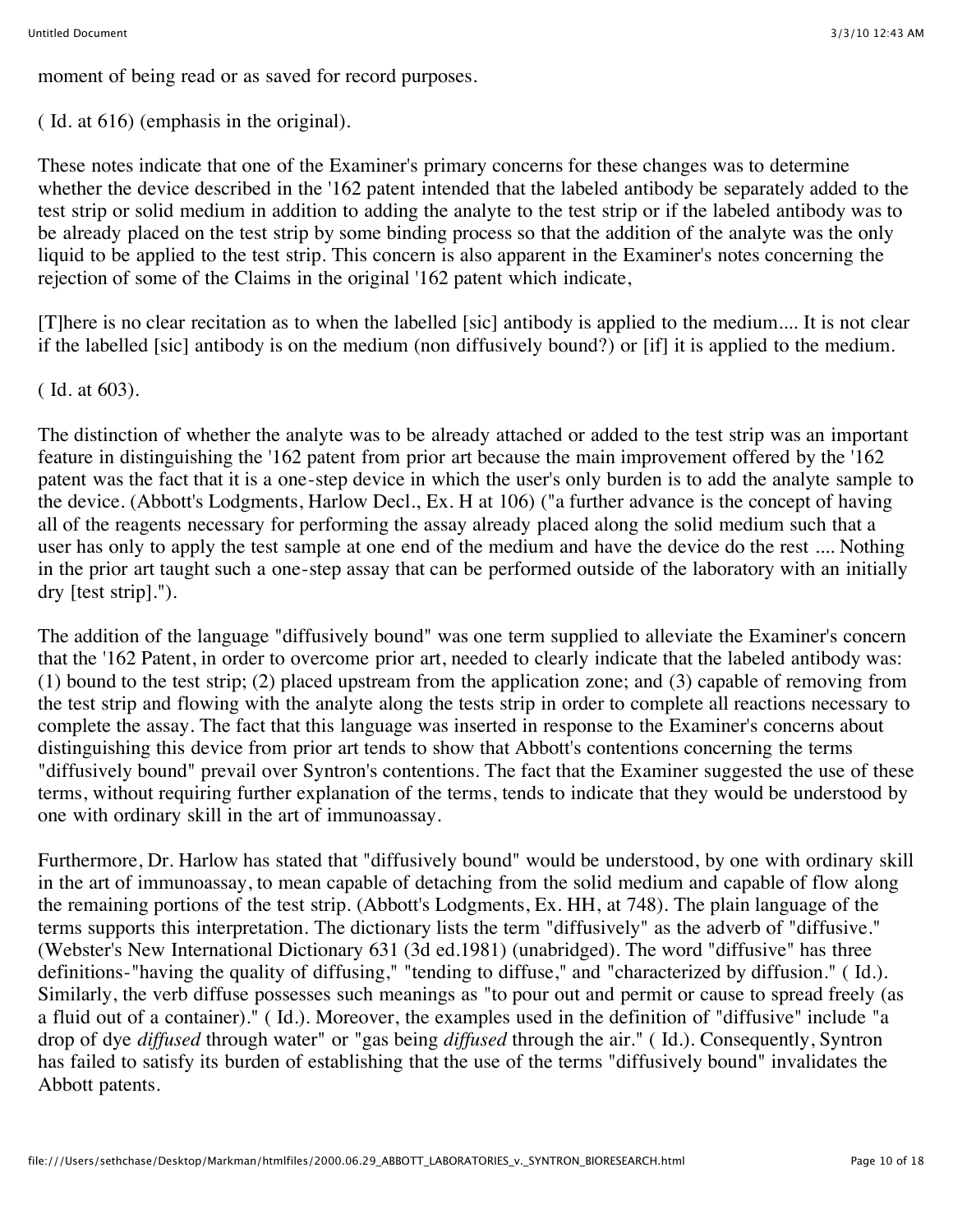### **B.** *Enablement Requirement*

To satisfy the enablement requirement of section 112, the patent in question must "teach those skilled in the art how to make and use the full scope of the claimed invention without 'undue experimentation." ' In re Wright, 999 F.2d 1557, 1561 (Fed.Cir.1993). However, a patent is not invalid if "some experimentation is needed, for the patent document is not intended to be a production specification." Northern Telecom, Inc. v. Datapoint Corp., 908 F.2d 931, 941 (Fed.Cir.1990), *cert. denied,* 498 U.S. 920 (1990). Furthermore, a specification need not disclose what is well-known in the art. *See Genentech, Inc. v. Novo Nordisk A/S,* 108 F.3d ed 1361, 1366 (Fed.Cir.1997), *cert. denied,* 522 U.S. 963 (1997).

Syntron contends that there is no instruction in the '162 patent of how to create and use a "diffusively bound" labeled antibody as discussed in the patent. Syntron argues that because this feature is supposedly novel, Abbott should be required to include such instruction. Furthermore, Syntron alleges that a "diffusively bound" antibody cannot be reproduced without "undue experimentation."

However, the '162 patent does disclose methods of applying a "diffusively bound" labeled antibody in which the antibody is bound to the solid medium, capable of detaching from the medium and capable of flowing down the test strip with the analyte. In some examples, the patent instructs that the antibody be dried onto the solid medium. (Abbott's Lodgments, Ex. BB, '162 Patent, col. 15, lns. 12-15). In another example, the patent instructs that the labeled reactant be "dissolved in a solution [and] applied to the bottom paper strip and dried." ( Id. at col. 14, lns. 56-63).

Furthermore, Dr. Harlow, an expert on immunoassay technology, stated that these examples sufficiently describe to one with ordinary skill in the art of immunoassay technology, the process of creating and using a "diffusively bound" labeled antibody as described in the patents. (Abbott's Lodgments, Ex. HH, Harlow Rebuttal, at 755-56).

## **C.** *Conclusion*

Abbott has presented evidence refuting Syntron's allegations that the '162 patent does not satisfy the "written description" and "enablement" requirements and Syntron has failed to satisfy its burden of showing the invalidity of Abbott's patents with clear and convincing evidence. Consequently, Syntron's motion for summary judgment under 35 U.S.C. section 112 is DENIED.

### **IV.** *Abbott's Motion for Summary Judgment for Infringement and Syntron's Motion for Summary Judgment for Non-Infringement*

Abbott filed a motion for summary judgment for infringement and Syntron filed a motion for summary judgment for non-infringement. Syntron's motion contains virtually the same arguments which Syntron uses to oppose Abbott's motion. Consequently, the Court will address the arguments from both parties concerning infringement and non-infringement in the same section.

## **A.** *Legal Standards*

A motion for summary judgment shall be granted where "there is no genuine issue as to any material fact and ... the moving party is entitled to judgment as a matter of law." Fed.R.Civ.P 56(c); British Airways Bd. v. Boeing Co., 585 F.2d 946, 951 (9th Cir.1978), *cert. denied,* 440 U.S. 981 (1979). The moving party bears the initial burden of showing no genuine issue of material fact. *See* British Airways, 585 F.2d at 951.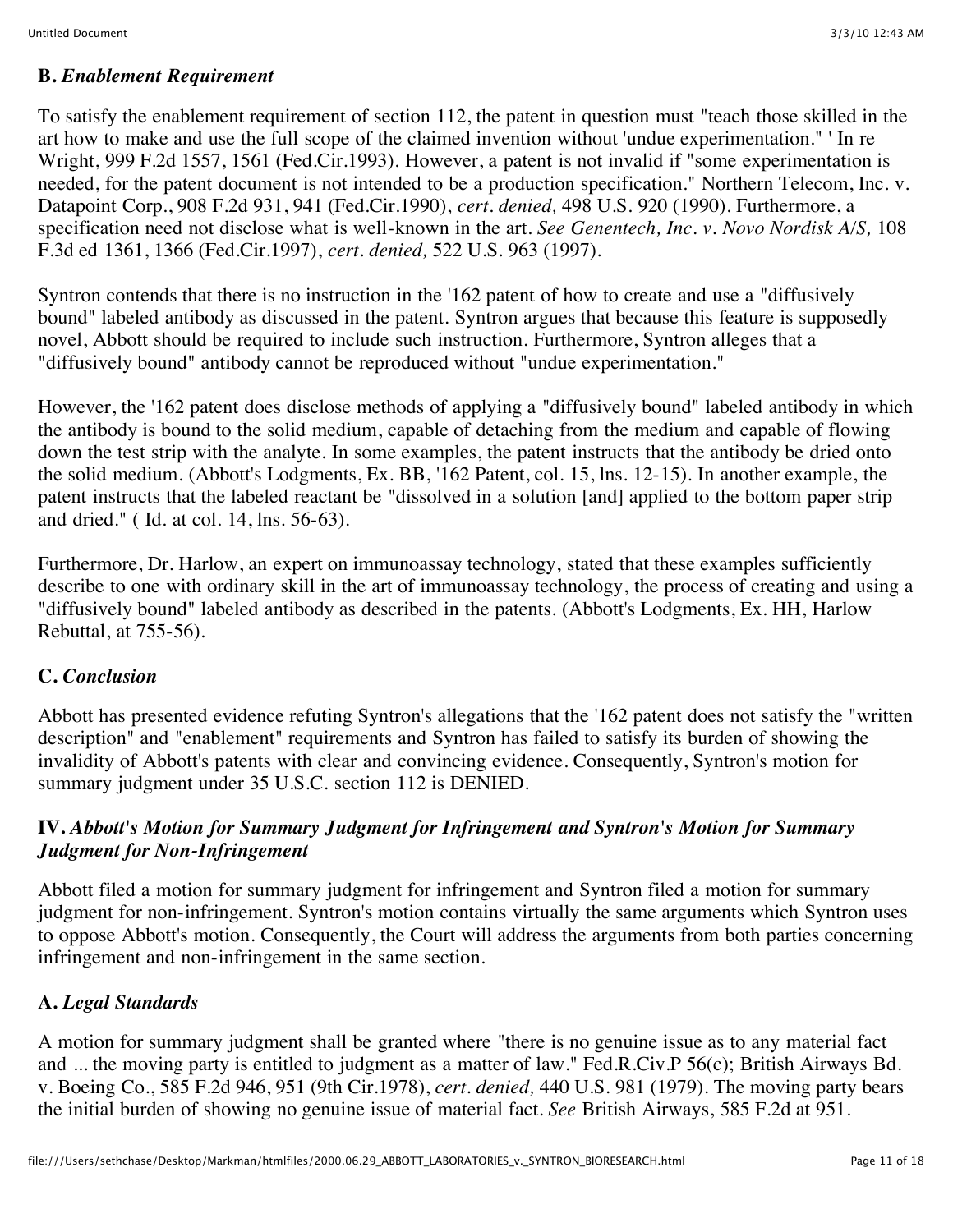In the context of patent infringement actions, determining infringement is a two-step process in which the Court must construe or interpret the patent, which is a question of law, and then the interpretation is applied to the allegedly infringing device, which is a factual determination. *See Markman v. Westview Instruments, Inc.*, 52 F.3d ed 967, 976 (Fed.Cir.1995) (en banc). "To ascertain the meaning of the claims, [a court must] consider three sources: The claims, the specification, and the prosecution history." Eastman Kodak Company v. Goodyear Tire & Rubber Company, 114 F.3d 1547, 1552 (Fed.Cir.1997). "Expert testimony, including evidence of how those skilled in the art would interpret the claims, may also be used." *Id.* (quoting Markman v. Westview Instruments, Inc., 52 F.3d 967, 979 (Fed.Cir.1995) (enbanc)).

## **B.** *Syntron's Arguments*

In support of their motion for summary judgment, Abbott points to Claim 22 of the '162 patent as being infringed by the Syntron products. The language of Claim 22 of the '162 is as follows:

A device for detecting the presence of an analyte in a carrier liquid suspected of containing said analyte, which device comprises a liquid permeable solid medium which defines a path for fluid flow capable of supporting capillary flow, along which are:

i) a site for application of the carrier liquid,

ii) a diffusively bound labeled antibody specific for the analyte or a chemical moiety which is itself the reaction product of the analyte with another chemical moiety, said antibody being capable of flow along the flow path, and

iii) one or more zones spaced along said flow path, each zone having a predetermined amount of a reactant bound to it which is specific for either the analyte or a chemical moiety which is itself the reaction product of the analyte with another chemical moiety;

wherein said device can be used by contacting a carrier liquid with said application site in such a manner that permits said liquid to pass along the flow path by capillary flow such that analyte or reaction product of the analyte with another chemical moiety becomes bound to both the labeled antibody and the reactant bound to the solid medium; and

wherein the labeled antibody, with the reactant bound to the solid medium, sandwiches the analyte or a chemical moiety which is itself the reaction product of the analyte with another chemical moiety.

(Abbott's Lodgments, Ex. BB, col. 17, ln. 16 to col. 18, ln. 9).

In response to Abbott's claim of infringement, Syntron, in addition to filing an opposition to Abbott's motion, filed their own summary judgment motion for non-infringement. Syntron offers six main arguments to support their allegations of non-infringement.

## **1.** *Abbott's Patents Disclose Quantitative and Not Qualitative Assays*

Syntron first argues that its products do not infringe Abbott's patents because its products are qualitative, meaning that Syntron's products measure whether an analyte is simply present in a test liquid, instead of quantitative, meaning that Abbott's patents cover devices which examine the quantity of analyte present in a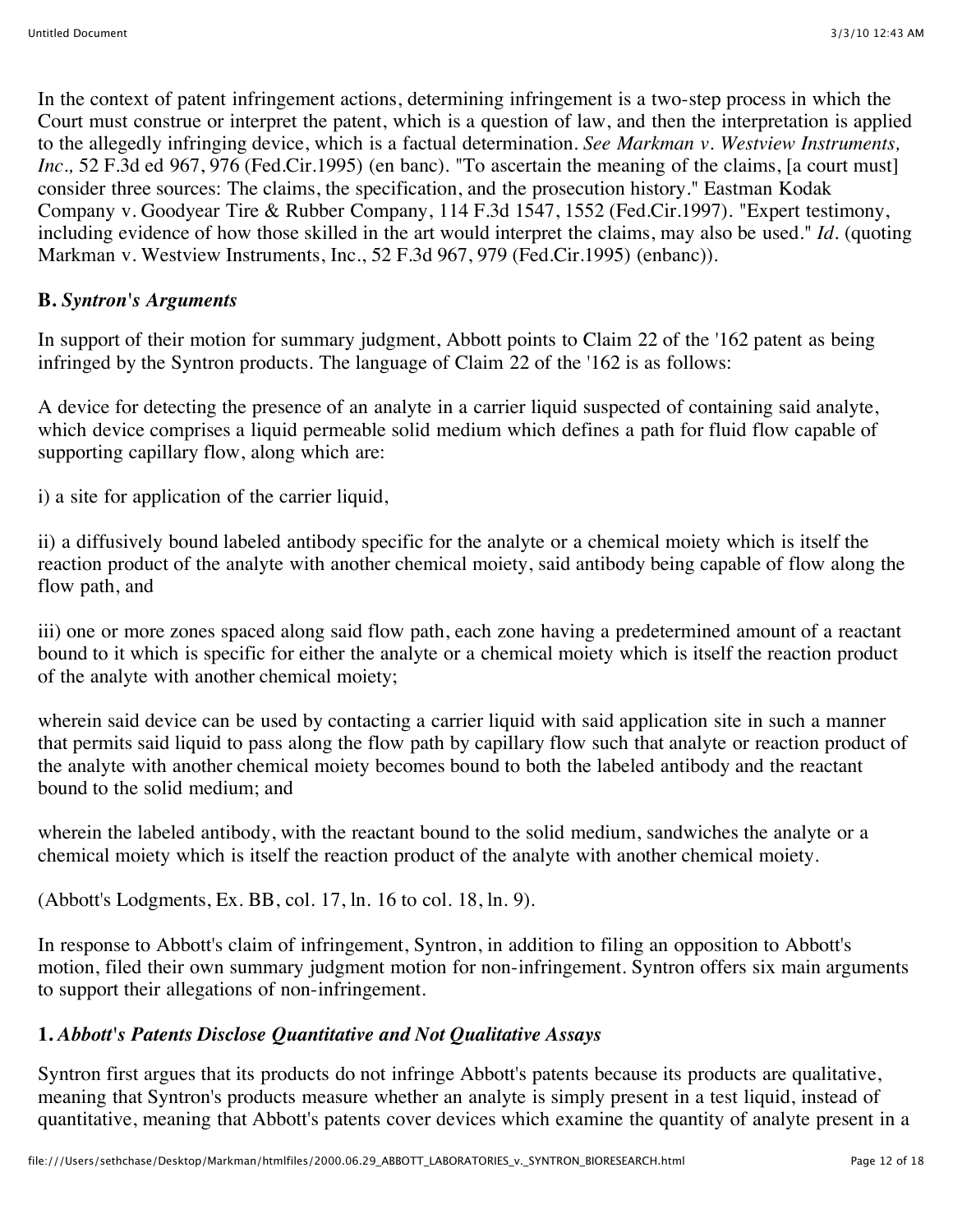particular liquid sample.

Syntron does present evidence indicating that the patents disclose quantitative assays. For example, the '162 patent is introduced as an "invention in the field of quantitative chemical analysis." (Abbott's Lodgments, Ex. BB, col. 1, lns. 10-11). Despite these claims, portions of the '162 patent language also include references which imply a qualitative assay. (Abbott's Lodgments, Ex. BB, col. 17, ln. 16) (Claim 22 of the '162 patent describes a device "for detecting the presence of an analyte"). Moreover, the Patent Examiner suggested that the title for the '162 patent be changed to remove the term "Quantitative" because the "claims are drawn to qualitative rather than 'quantitative' analysis." (Abbott's Lodgments, Ex. FF at 535).

The title of the '484 patent, "Quantitative Analysis Apparatus and Method," also tends to indicate that it is a quantitative assay. (Abbott's Lodgments, Ex. AA at 2). However, the quantitative functions of the inventions do not take away from possible dual uses as a qualitative and quantitative test. As noted by Harlow, any test which examines the quantity of substance must necessarily indicate the presence of the substance when measuring the quantity. (Abbott's Lodgments, Ex. HH at 4-10). Moreover, a qualitative test necessarily must incorporate elements of a quantitative test because some threshold quantity of analyte must be present in the test sample in order to react and indicate the presence of the analyte. Consequently, Syntron's devices may possess all of the elements of the Abbott patents and infringe those patents even if Syntron's intent was to make a purely qualitative test.

## **2.** *Syntron Alleges That Its Products Do Not Have the Same Reactant in Each Reaction Zone*

Syntron contends that each example in the '484 patent discusses a device in which the reaction zones on the device all contain the exact same reactant capable of reacting with the analyte. From these examples, Syntron concludes that its products do not infringe Abbott's patents because its products allegedly do not have the same reactant in each of its reaction zones.

Syntron alleges that it has three reaction zones-a "labeling" zone in which the analyte reacts to bind to the labeled antibody, a "test" zone which contains an antibody capable of binding to the analyte to allow detection of the analyte and a "control" zone which contains a reactant that does not react with the analyte. (P. & A. for Syntron's Mtn. for Summ. J. for Non-Infringement at 13-14) (hereinafter "Syntron's Non-Infringement Mtn."). Whether Syntron's labeling zone is a reaction zone is immaterial because the existence of a labeled antibody on a solid medium is an element of the '162 patent regardless of whether it is defined as a reaction zone or not. However, a discussion of whether the control zone is a reaction zone is necessary to determine whether Syntron's devices infringe Claim 22.

Abbott contends that the "control" zone is not a "reaction zone" as defined in Claim 22. There is evidence in the plain language of the patent which supports Abbott's contentions. The language of Claim 22 discusses "one or more [reaction] zones spaced along said flow path, each zone having a predetermined amount of reactant ... specific for the analyte." ( Id.). Syntron seems to argue that any zone in which a chemical reaction occurs on the solid medium is a reaction zone under the patent. However, the Claim 22 language indicates that a reaction zone is an area in which detection of the analyte occurs. This is apparent by the fact that the reaction zone contains "reactant bound" to the medium which is "specific for the analyte." The reactant needs to be bound to the medium so that the analyte, after being bound to the labeled antibody, will bind to the reaction zone and become concentrated in the reaction zone for the purpose of allowing detection of the presence of the analyte. Syntron's control zone does not have a reactant which is "specific for the analyte" so it does not serve this function.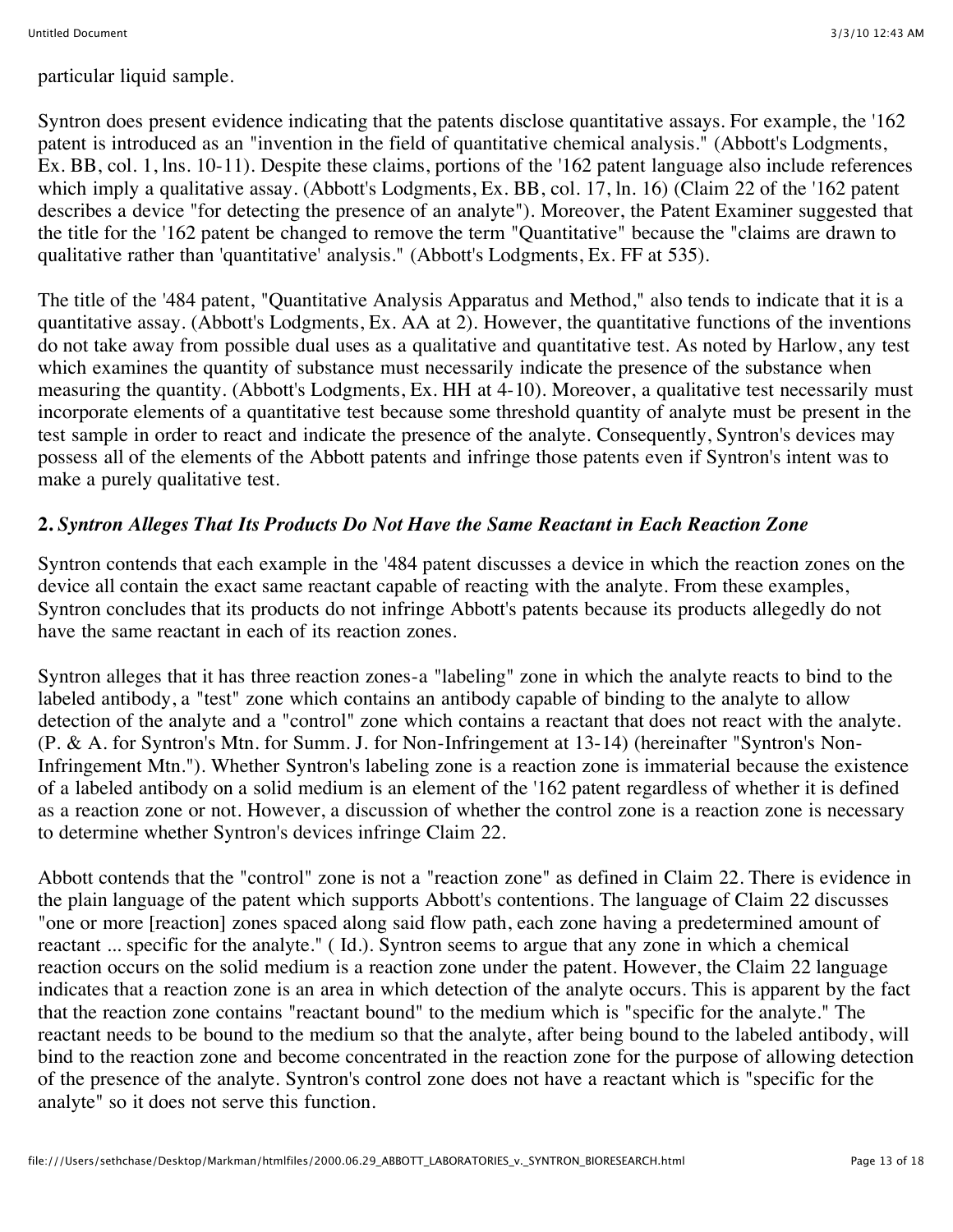If Syntron's contention that any area where a reaction takes place is a reaction zone were true, then the area in which the labeled antibody attaches to the analyte would be a reaction zone. The language of Claim 22 indicates otherwise. In Claim 22, a portion of the claim language discusses the inclusion of a "diffusively bound labeled antibody specific for the analyte" along the "liquid permeable solid medium." (Abbott's Lodgments, Ex. BB, col. 17, ln. 16 to col. 18, ln. 9). This area is analogous to Syntron's labeling zone. The fact that the definition of the labeled antibody is separate from the definition of the reaction zones provides evidence that the area with the labeled antibody is not a reaction zone as defined under Claim 22. If the labeled antibody were intended to be a reaction zone as defined by Claim 22, the patent description could have specified that this portion where the labeling takes place is a reaction zone. However, the patent does not so specify and the discussion of the labeled antibody appears prior to the definition of the reaction zone indicating that the two are distinct.

Although the control zone is not a reaction zone, it does not appear on the Abbott patents. However, a patent not only "forbid[s] exact copies of an invention, but products that go to 'the heart of an invention but avoids the literal language of a claim by making a noncritical change." ' Markman v. Westview Instruments, Inc., 517 U.S. 370, 373, 116 S.Ct. 1384 (1996). "Thus ... a claim for a ceiling fan with three blades ... would also cover a similar fan [with] some additional feature, e.g., ... a cord or switch for turning it on or off." Id. at 373 n.1. Consequently, even though the control zone is an added feature not discussed in the '162 patent, the remainder of the Syntron device infringes the patent.

Even if the control zone is considered a reaction zone, the prosecution history of the '162 patent supports the notion that the reaction zones do not need to have the same reactant. In the prosecution history, the inventors discussed the possibility of having the same or different reactants in each of the reaction zones. The inventors stated that if the same reactant was present in each reaction zone, the device could be configured for "quantification or semi-quantification of a *single* analyte." (Syntron's Lodgments, Ex. 5, at 150). However, the inventors noted the possibility of having different reactants in each zone. The inventors noted that one possible purpose for having different reactants would be for the "detection of *different* analytes." ( Id.).

## **3.** *Syntron's Products Do Not Have a "Non-diffusively Bound" Reactant or a Reactant Bound in a "Predetermined Amount"*

## **a.** *Non-diffusively Bound*

Syntron argues that Claims 22, 23 and 26 of the '484 patents and Claims 1, 7, and 8 of the '162 patents require a "reactant non-diffusively bound to [a] medium." (Abbott's Lodgments, Ex. BB, col. 16, ln. 1). Syntron argues that "non-diffusively" means in such a manner that the reactant is attached to the medium with a very strong bond such as covalent bonding. Syntron bases this contention partly on the assumption that the Abbott patents disclose quantitative assays only. (Syntron's Non-Infringement Mtn. at 16). Syntron notes that "[i]n order to obtain an accurate result in a quantitative assay, it is essential that the amount of the reactant be defined and not vary during the assay." ( Id.).

Although there are examples in the patents which utilize covalent bonding, there is no language in any of the claims which require that such a method be used. Moreover, Abbott's patents disclose quantitative and qualitative assays. Consequently, not all of the claims would require such strong covalent bonding for the assay to function properly. As explained by Dr. Harlow, " 'non-diffusively bound' simply means binding that is strong enough to permit detection at the intended site." (Opp. to Syntron's Non-Infringement Mtn. at 15).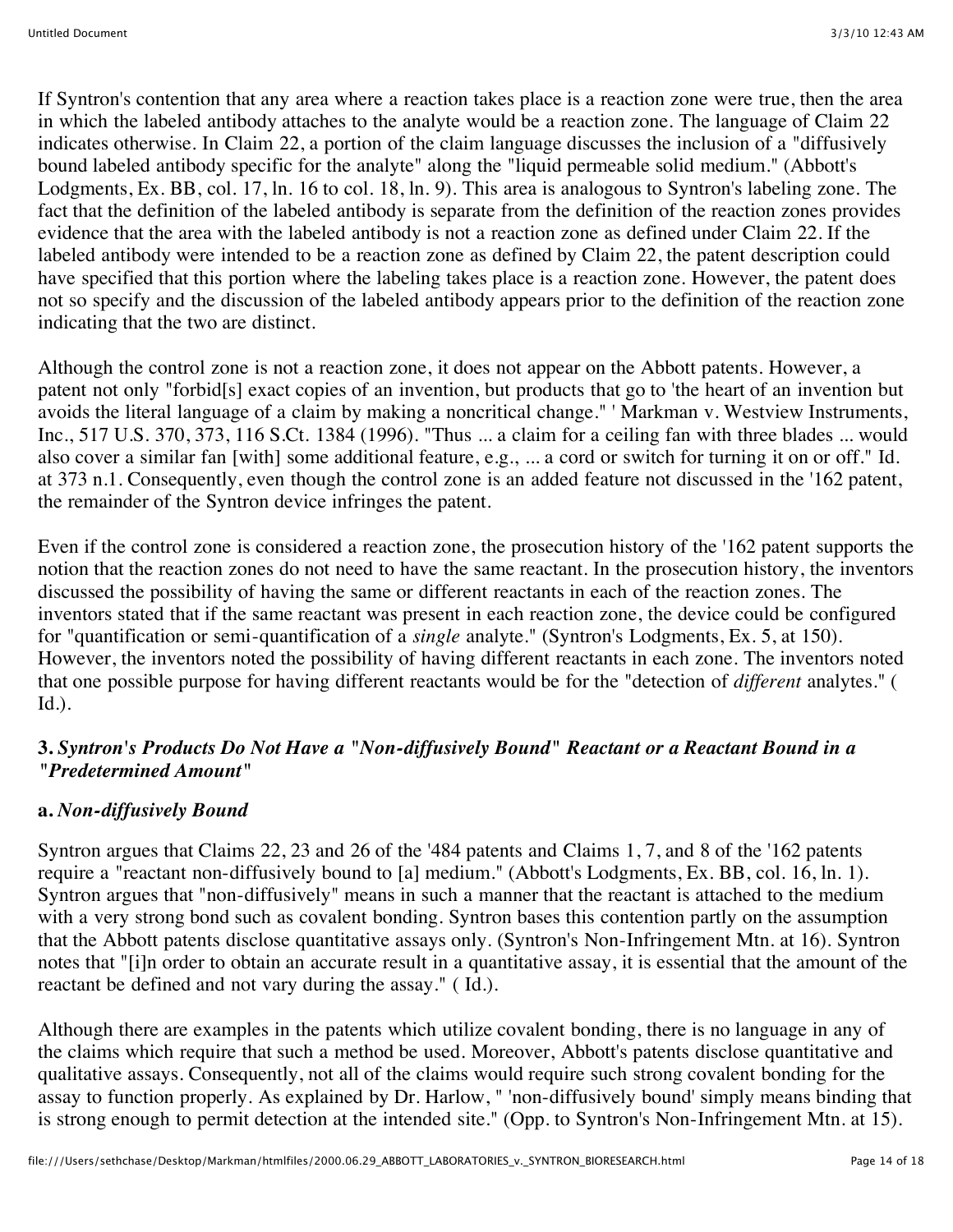In other words, it means that the reactant is immobilized to sufficiently allow the analyte and labeled antibody to attach to the reactant, which is in turn, attached to the medium. This then allows the labeled antibody and analyte to concentrate in a specific area in order to allow detection of the analyte in the reaction zone area.

Syntron's own description of its product clearly indicates that its products utilize an "immobilized" antibody in the "test zone" which captures the analyte and labeled antibody in order to produce a "pink-rose color band" to indicate the presence of an analyte. (Abbott's Lodgments, Ex. Q).

## **b.** *Predetermined Amount*

Syntron next argues that its products do not contain a "predetermined amount" of reactant in the reaction zones. The ordinary meaning of "predetermined" is "to determine beforehand" or "to settle in advance." Webster's New International Dictionary 1786 (3d ed 3d ed.1981) (unabridged). Syntron undoubtedly places a "predetermined" threshold amount of reactant in its reaction zone in order to insure that a minimal concentration of labeled antibody binds to the reactant in order to produce a signal detectable by the naked eye.FN4

FN4. Dr. Lee, Syntron's President, in describing the application of the antibodies to the reaction zones, states that "a sufficient amount of antibodies are deposited during manufacture so that even with varying degrees of loss ... color will still be generated in both the test and control zones." (Lee Decl. para. 15).

Syntron seems to be arguing that "predetermined amount" means a fixed and specifically measured amount. Syntron bases this contention on the assumption that the Abbott patents disclose quantitative assays and that such assays would require specifically measured amounts of reactant in the reaction zones in order to signal that the amount of analyte present is within a specified range. However, as noted *supra,* Abbott's patents do not disclose solely quantitative assays. Consequently, Syntron's reading of the terms "predetermined amount" is not supportable.

## **4.** *Syntron's Utilization of Colloidal Gold*

Syntron argues that Claims 22, 23 and 26 of the '484 patent and Claims 9 and 10 through 21 of the '162 patent require a separate detection step in order to allow visible detection of a signal indicating the presence of an analyte. Despite Syntron's allegations, the Abbott patents do not require a separate detection step for the detection of the analyte. Claim 22 of the '162 patent, for example, simply requires that the labeled antibody be placed on the medium, that the analyte contact with the labeled antibody, that the analytelabeled antibody pair flow along the test strip and that the analyte-labeled antibody pair attach in a reaction zone after binding to an immobilized antibody specific to the analyte. (Abbott's Lodgments, Ex. BB, col 17, ln. 16 to col. 18, ln. 9). Syntron's products incorporate all of these features.

Syntron's use of colloidal gold simply means that Syntron is using a particular type of labeled antibody, perhaps even an improved type of labeled antibody which warranted the issuance of a separate patent for the labeling procedure. However, colloidal gold is still a labeled antibody. Even Syntron's President, Dr. Lee, defines a labeled antibody as "any substance which is attached to a specific binding member and which is capable of producing a signal that is detectable by visual ... means." (Abbott's Lodgments, Ex. I, at 184- 85). Colloidal gold serves this function, and its use does not excuse Syntron's infringement of the Abbott patents.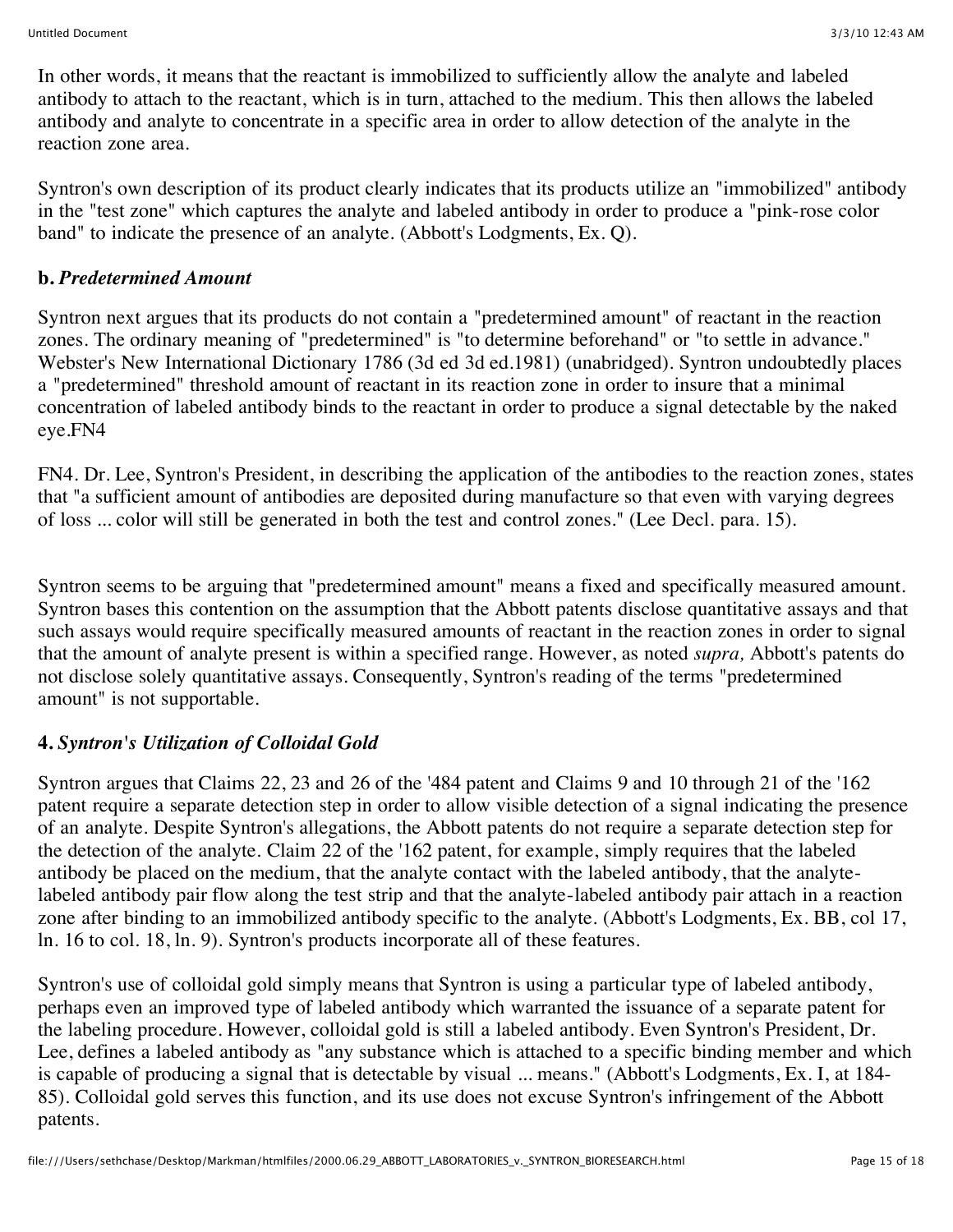Syntron further argues that because labeling processes using colloidal gold were not developed until after the filing dates of the Abbott patents, the Abbott patents could not have contemplated colloidal gold as a labeling procedure within the meaning of the patents. However, articles on immunochemistry have discussed the use of colloidal gold as early as 1971. *See* W. Page Faulk and G. Malcolm Taylor, *An Immunochemical Method for the Electron Microscope,* 8 Immunochemistry 1081-83 (1971). Consequently, Syntron's contention appears to be incorrect.

## **5.** *Syntron Alleges That Its Labeled Antibody is Not Diffusively Bound*

Syntron argues that its devices do not use labeled antibodies which are "diffusively bound." To support their contention, Syntron primarily relies on the assertion that the phrase "diffusively bound" requires that the labeled antibody mix with the analyte solution on a molecular level. (Syntron's Non-Infringement Mtn. at 21-22). As discussed *supra,* in Part III .A of the Discussion section, the plain language of the terms "diffusively bound" and the patent history indicates that the terms merely require that the labeled antibody be both capable of separating from the solid medium and of flowing through the remaining portions of the medium. The patent does not require movement on a molecular level.

The labeled antibodies in Syntron's devices clearly detach from the medium and flow along the medium. (Abbott's Lodgments, Ex. R) ("Urine sample migrates ... mixing with labeled antibody").

## **6.** *Syntron's Devices Do Not Utilize a Single Liquid-Permeable Solid Medium*

Syntron argues that its products do not infringe because the labeled antibodies on its devices are placed on a different solid medium than the medium which contains the reaction zones. In contrast, Abbott's patents discuss the use of only one unitary solid medium in which all of the reactions occur.

However, a product still infringes a patent if that product "make[s] unimportant and insubstantial changes and substitutions in the patent which, though adding nothing, would be enough ... [to evade] the reach of the law." *See* Hilton Davis Chemical Co. v. Warner-Jenkinson Co., Inc., 62 F.3d 1512, 1517 (Fed.Cir.1995) (quoting Graver Tank & Mfg. Co. v. Linde Air Products Co., 339 U .S. 605, 607, 70 S.Ct. 854 (1950)) (alterations in the original). "In applying the doctrine of equivalents, [the Court] must assess whether the claimed and accused products or processes include substantially the same function, way, and result." Hilton Davis Chemical Co., 62 F.3d at 1518.

Syntron has presented no evidence explaining the necessity of separating the device described in the Abbott patents over different liquid permeable solid media. The function of the medium in the patents is to allow a place for the reactions to occur and to allow the analyte solution to flow from one end of the medium to the other end. Syntron's separate pieces are connected in a manner where the analyte flows across the media, which are kept together with an outer plastic casing, in the same manner as it would if only one solid medium is used. (Abbott's Lodgments, Ex. I, at 50, lns. 14-18). Furthermore, the labeled antibodies and reaction zones are placed along the separate solid media in the Syntron patents and the reactions necessary for the device to create a detectable signal occur in the same manner as it would if only one medium is used.

### **C.** *Abbott's Arguments*

Abbott points to the language in Claim 22 of the '162 patent and offers evidence indicating that each element of the claim language is infringed. The Court will now discuss each element and its accompanying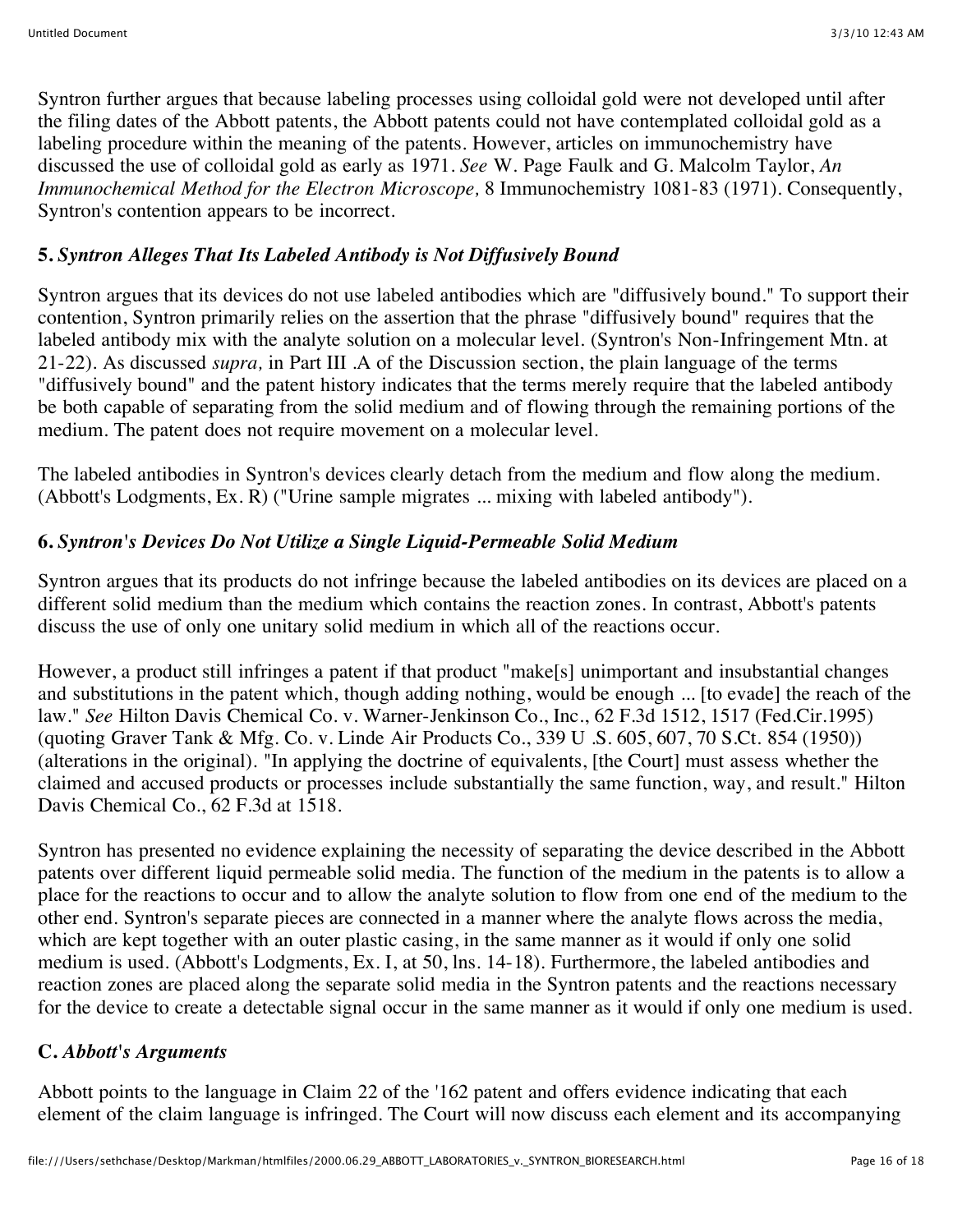language and compare the element to Syntron's products.FN5

FN5. The full language of Claim 22 of the '162 patent appears in Part IV.B of the Discussion section.

## **1.** *"A device for detecting the presence of an analyte in a carrier liquid suspected of containing said analyte"*

Syntron's products are undoubtedly made for the purpose of detecting the presence of an analyte. Syntron admits this fact in its response to Abbott's request for admissions. (Abbott's Lodgments, Ex. X, at 11).

## **2.** *"[W]hich device comprises a liquid permeable solid medium which defines a path for fluid flow capable of supporting capillary flow"*

Dr. Lee ("Dr.Lee"), Syntron's President, admitted that Syntron's devices utilize a "liquid permeable" medium and that the test liquid flows along the medium through "capillary migration." (Abbott's Lodgments, Ex. I, at 244).

# **3.** *"[A]long which are: i) a site for application of the carrier liquid"*

Syntron admits that "its test kits have a location of the application of a sample." (Abbott's Lodgments, Ex. X, at 3).

## **4.** *"ii) [A] diffusively bound labeled antibody specific for the analyte or a chemical moiety which is itself the reaction product of the analyte with another chemical moiety, said antibody being capable of flow along the flow path"*

Dr. Lee admits in his deposition testimony that Syntron's products utilize a labeled antibody which is dried onto the solid medium. (Abbott's Lodgments, Ex. I, at 51-54). Dr. Lee further admits that when the test sample encounters the diffusively bound labeled antibody, it can detach from the solid medium and flow along the medium. ( Id. at 58-59). Moreover, the labeled antibody which Syntron uses is specific to the analyte as described in the instructions provided in Syntron's products. (Abbott's Lodgments, Ex. R) ("hCG present in the specimen" binds to the "labeled antibody-dye conjugate").

### **5.** *"iii) [O]ne or more zones spaced along said flow path, each zone having a predetermined amount of a reactant bound to it which is specific for either the analyte or a chemical moiety which is itself the reaction product of the analyte with another chemical moiety"*

Syntron's instructions in its products clearly indicate a "reaction zone" in which a reactant which is specific to the analyte is bound to the solid medium. (Abbott's Lodgments, Ex. Q) ("Anti-hCG antibody immobilized in the test zone of the membrane captures the complex and a visible pink-rose color band forms indicating a positive result."). Moreover, Quan Trinh ("Trinh"), Syntron's production manager, indicated that the amount of reactant placed on the medium is "determined in advance." (Abbott's Lodgments, Ex. J, at 131-33).

**6.** *"[W]herein said device can be used by contacting a carrier liquid with said application site in such a manner that permits said liquid to pass along the flow path by capillary flow such that analyte or reaction product of the analyte with another chemical moiety becomes bound to both the labeled antibody and the reactant bound to the solid medium"*